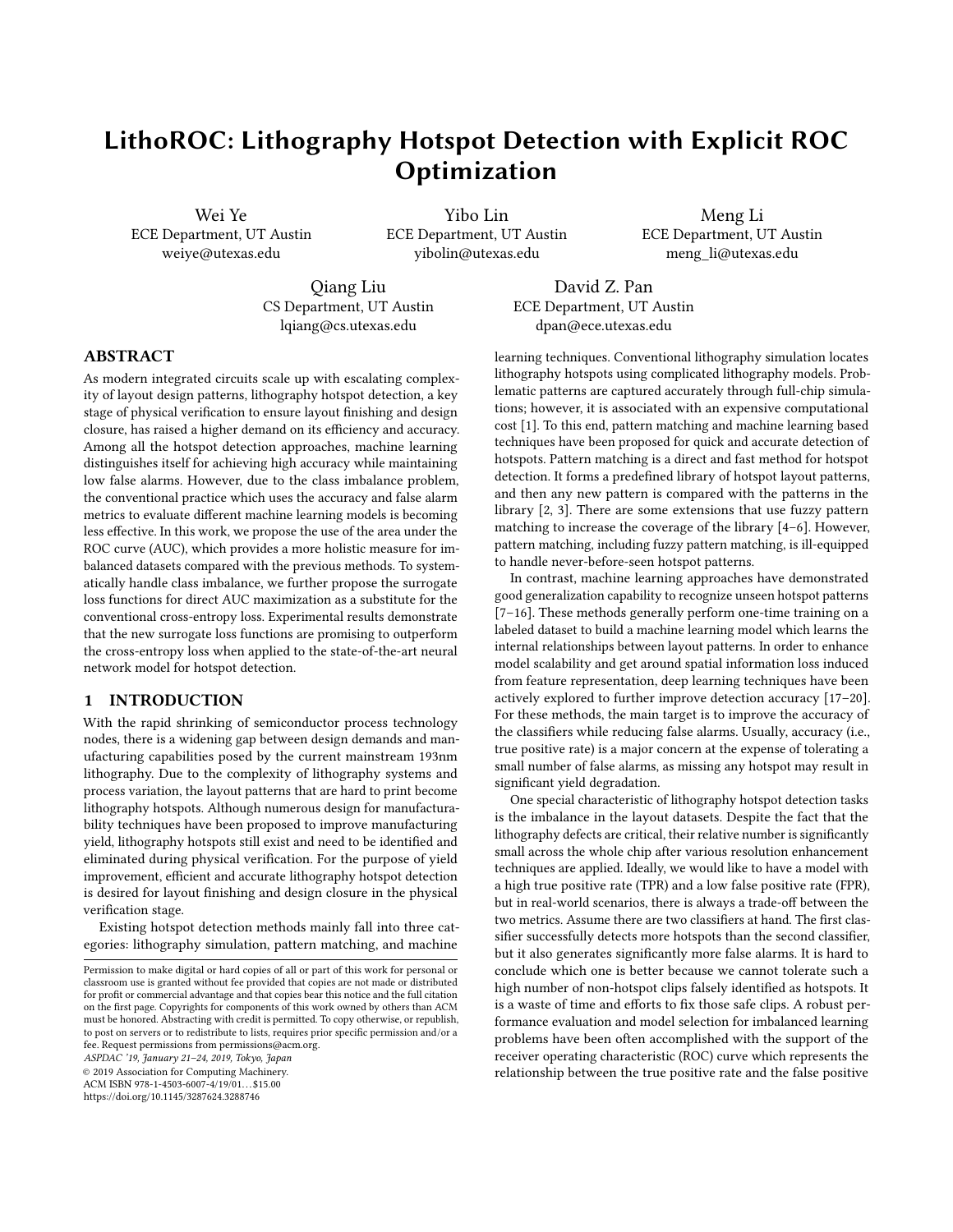rate of a family of classifiers resulted from different decision thresholds [\[21\]](#page-6-3). Hence, the area under the ROC curve (AUC) is a more proper model evaluation criterion in the sense of being a global metric for all thresholds regardless of class prior probabilities.

Most existing methods still minimize misclassification error such as cross-entropy during training while using certain class balancing techniques. The most straightforward and common approach dealing with imbalance is the use of sampling methods. Undersampling and oversampling methods operate on the training data to improve its balance. Other techniques, including cost-sensitive learning and threshold moving, tackle the class imbalance on the level of the classifier and adjust training or inference algorithms. Since AUC has been widely used to measure performance for binary classification tasks especially on imbalanced datasets, the question then arises: is it possible to use AUC explicitly as the loss function in order to systematically handle the class imbalance problem?

In this work, we examine the effectiveness of directly optimizing a surrogate of AUC to boost the performance of neural network models when facing class imbalance. Our main contributions in the proposed LithoROC framework can be summarized as follows:

- We propose a ROC curve based measure for hotspot detection algorithms, which provides a more holistic view of imbalanced datasets than the conventional measure using accuracy and false alarm.
- We discuss multiple loss functions for neural network models to explicitly optimize the proposed new measure other than the conventional cross-entropy loss.
- Experimental results demonstrate that the new loss functions are promising to outperform the cross-entropy loss when applied to the state-of-the-art neural network model for hotspot detection [\[20\]](#page-6-2).

The rest of this paper is organized as follows. Section [2](#page-1-0) reviews the challenges in hotspot detection and gives the problem formulation. Section [3](#page-3-0) provides a detailed explanation of the proposed approach. Section [4](#page-4-0) demonstrates the effectiveness of our approaches with comprehensive results, followed by conclusion in Section [5.](#page-5-6)

## <span id="page-1-0"></span>2 PRELIMINARIES

Lithography simulation computes aerial images and then generates the contours of printed patterns; therefore it can accurately detect lithography hotspots even at a high computational cost. The hotspot detection task to be solved by machine learning techniques can be formulated as a two-class image classification problem. In this way, machine learning based hotspot detection can bypass the lithography simulations by associating layout features with hotspot labels through a one-time training process. Then, the trained model can make efficient prediction for new layout clips. Figure [1](#page-1-1) gives an example of hotspot and non-hotspot clips.

## <span id="page-1-4"></span>2.1 ROC Curve and AUC Score

For binary classification tasks, in order to separate the positive class from the negative class, a decision threshold is usually defined to map the continuous predicted score given by the model to a binary category. For each setting of the decision threshold (Figure [2\(a\)\)](#page-1-2), a pair of true-positive rate and false-positive rate values is obtained. By varying the decision threshold over the range [0, 1], the ROC

<span id="page-1-1"></span>

Figure 1: Example of (a) lithography hotspot clip and (b) non-hotspot clip.

<span id="page-1-3"></span><span id="page-1-2"></span>

Figure 2: (a) An overlapping distribution of predicted scores for positive and negative samples and (b) the ROC curves of two example classifiers. As the threshold in (a) moves to the left, both FPR and TPR in (b) go up accordingly.

curve showing the relationship between true positive rate and the false positive rate can be obtained (Figure [2\(b\)\)](#page-1-3). Moreover, as Figure [2\(a\)](#page-1-2) demonstrates, if the predicted score implies the classifier's belief that an sample belongs to the positive class, decreasing the decision threshold (e.g., moving the threshold to the left) will increase both true and false positive rates.

AUC is a threshold-independent metric which measures the fraction of times a positive instance is ranked higher than a negative one [\[21,](#page-6-3) [22\]](#page-6-4). Unlike single point metrics, the ROC curve compares classifier performance across the entire range of class distributions, and therefore, the AUC score is a general measure of classifier discrimination performance. Figure [2\(b\)](#page-1-3) presents two ROC curves. The closer the curve is pulled towards the upper left corner, the better is the classifier's ability to discriminate between the two classes. Therefore, in Figure [2\(b\),](#page-1-3) classifier 2 has a better performance than classifier 1.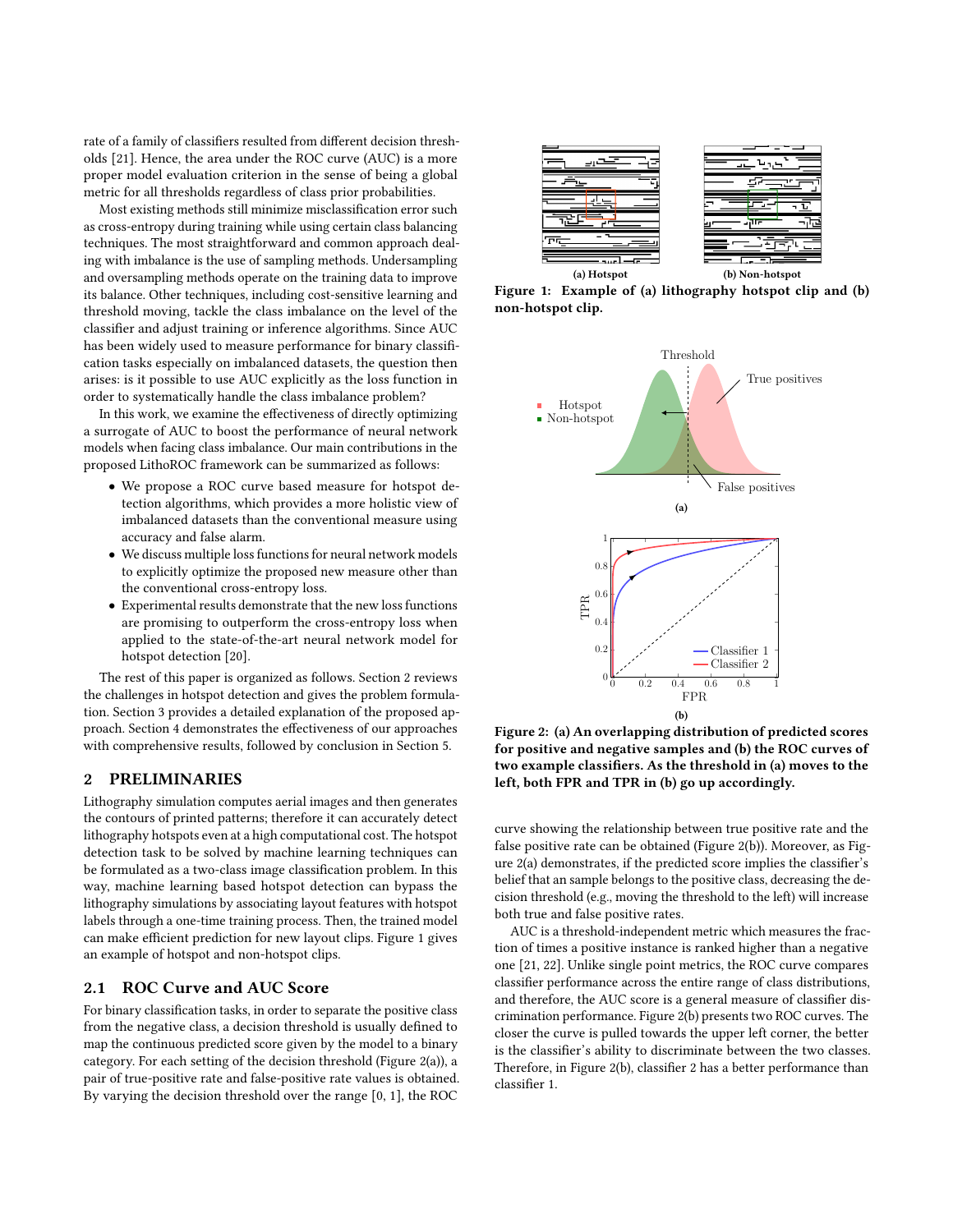## 2.2 Partial AUC Score

The AUC metric traces classifier performance across all thresholds. However, it may summarize over regions of the ROC curve in which one would never operate. For hotspot detection tasks, the primary goal is to detect all possible hotspots. Nevertheless, a practical classifier is not allowed to accomplish the goal at the expense of introducing too many false alarms; the time and money costs associated with fixing those false alarm hotspots render the classifier less favorable than the traditional simulation approach. In this case, our interest is to see the classifier's ability to detect hotspots in the region of the ROC curve corresponding only to acceptably low FPRs.

<span id="page-2-1"></span><span id="page-2-0"></span>

<span id="page-2-2"></span>Figure 3: Comparison of the ROC curves over (a) the entire FPR range and (b) the FPR range of interest.

To elaborate on this, consider the two classifiers shown in Figure [3.](#page-2-0) Classifier 1 has better AUC than classifier 2 according to Figure [3\(a\).](#page-2-1) But if we zoom into the region of interest (e.g., FPR less than 2%) in Figure [3\(b\),](#page-2-2) classifier 2 has better overall TPR in this region and it outperforms classifier 1. Therefore, besides measuring the overall AUC score of the classifier, we look into the partial AUC defined in the following way [\[23,](#page-6-5) [24\]](#page-6-6):

$$
\widetilde{\text{AUC}}(t_0, t_1) = \int_{t_0}^{t_1} \text{ROC}(t) \, \mathrm{d}t,\tag{1}
$$

where the interval  $(t_0, t_1)$  denotes the false positive rate region of interest. We can further scale the partial AUC and derive the normalized partial AUC given by [\[23\]](#page-6-5)

AUC
$$
(t_0, t_1)
$$
 =  $\frac{1}{t_1 - t_0} \int_{t_0}^{t_1} \text{ROC}(t) dt.$  (2)

#### 2.3 Handling Class Imbalance

Due to the fact that the lithography hotspots are critical, various resolution enhancement techniques are applied to significantly reduce their relative number. Therefore, when a grid scheme is used to extract images from the design, only a small number of images will encompass lithography hotspots while the majority will correspond to sites in the design with no defects. This poses a major challenge when formulating the task as a learning problem.

The class imbalance problem is encountered in many application domains. It has been established that in certain cases, class imbalance hinders the performance of standard classifiers [\[25\]](#page-6-7), in terms of training convergence and generalization of the model. Sometimes the classifiers even achieve a low error rate by trivially

<span id="page-2-3"></span>

Figure 4: Example of threshold moving.

predicting each sample to be negative when the dataset is biased towards the negative class.

Various methods have been proposed to deal with the class imbalance problem. Among them, oversampling and undersampling alter the distribution of training data to make it more balanced. Undersampling removes samples from the majority class until all classes have the same amount of data. For example, one-side selection carefully identifies and removes redundant examples close to the boundary between classes [\[26\]](#page-6-8). A major disadvantage of undersampling is that it discards potentially useful training samples. Therefore, undersampling is rarely adopted for hotspot detection tasks because those training datasets are highly imbalanced but far from abundance. Oversampling is one of the most commonly used methods. It simply replicates randomly selected samples from minority classes, but this approach can increase the time necessary to build a classifier, and may even lead to overfitting [\[27\]](#page-6-9). Advanced sampling methods such as SMOTE [\[28\]](#page-6-10) and its variant [\[29\]](#page-6-11) create artificial examples by interpolating neighboring data points. In addition, cluster-based oversampling first clusters the dataset and then oversamples each cluster separately [\[30\]](#page-6-12). In this way, both between-class and within-class imbalances are reduced. Since the input data samples of hotspot detection tasks are images and optical sources are symmetric, [\[31,](#page-6-13) [32\]](#page-6-14) augment the training data with rotation and flipping; besides, although general convolutional neural networks (CNNs) are not rotate invariant, data augmentation by rotation and flipping can help obtain some rotation invariance.

<span id="page-2-4"></span>Cost sensitive learning assigns different cost to the misclassification of samples from different classes [\[33,](#page-6-15) [34\]](#page-6-16). For hotspot detection tasks, this is done by associating a greater cost with false negatives than with false positives. [\[35,](#page-6-17) [36\]](#page-6-18) study cost sensitive learning of deep neural networks. [\[37\]](#page-6-19) proposes a new loss function for neural network training to make the networks more sensitive to the minority class. To incorporate the cost sensitivity into neural networks, one can place a heavier penalty on misclassifying the minority class in the loss function such that minority class contributes more to the update of weights. And then, we can train the network by minimizing the misclassification cost instead of the standard loss function.

Threshold moving adjusts the decision threshold of a classifier to cope with the class imbalance problem. This approach is usually applied in the test phase. As demonstrated in Figure [4,](#page-2-3) it moves the threshold toward the majority class such that samples from the minority class become harder to be misclassified. For traditional machine learning methods, adjustment of the decision boundary is straightforward. For example, it can be done by shifting the bias in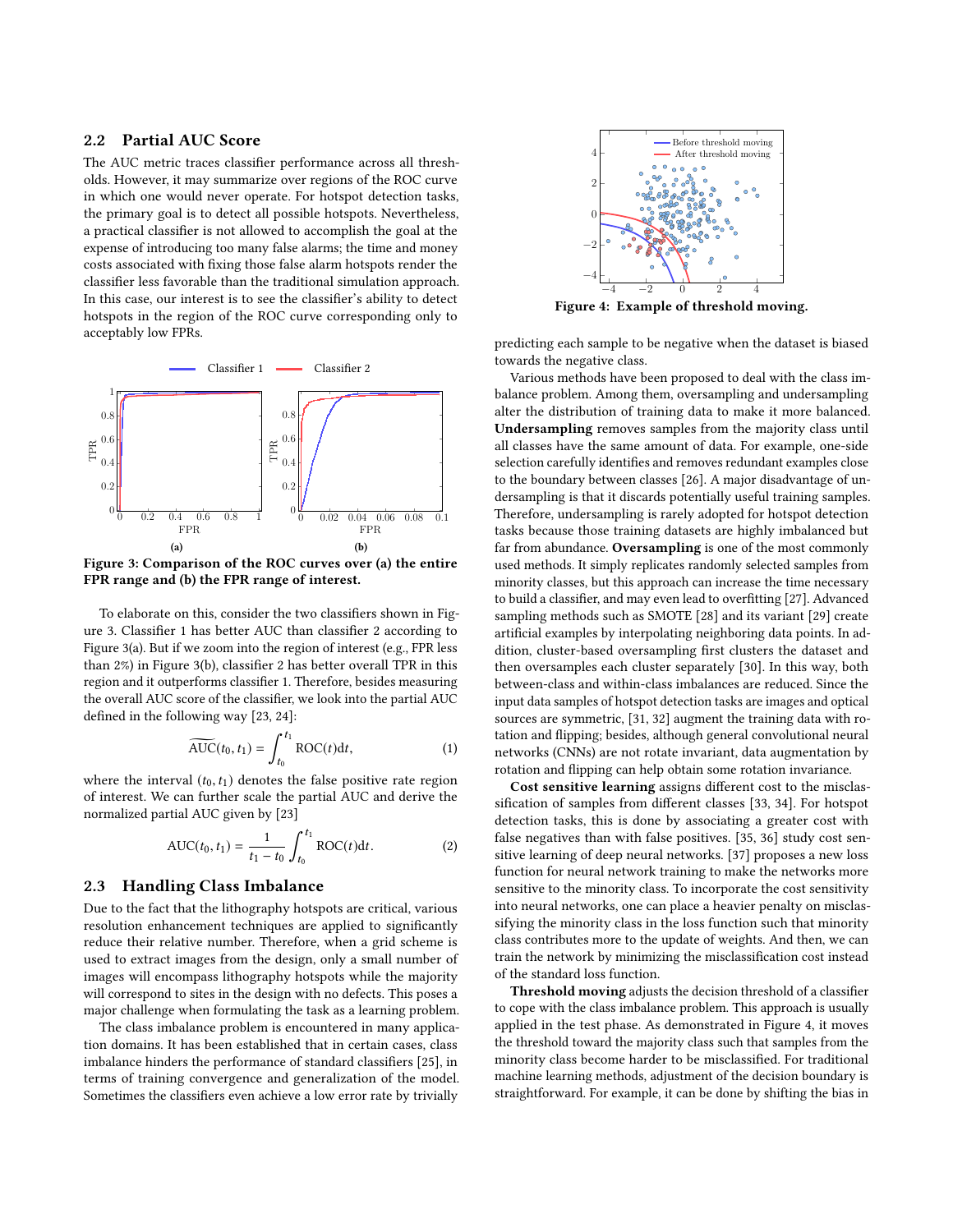<span id="page-3-1"></span>

Figure 5: Example illustration of convolutional neural network architecture for hotspot detection.

a support vector machine (SVM) model. However, it is less practical to move the decision threshold directly when using neural network based classifiers because these networks tend to be overconfident in their prediction; the softmax outputs of the two neurons in last fully-connected layer shown in Figure [5](#page-3-1) are usually very close to 1 and 0. As it is hard to control the appropriate shift amount, this method may take effect at cost of a large number of false alarms. Instead, [\[20\]](#page-6-2) biases the ground truth for negative samples from 0 to  $\epsilon$  during the training phase.

Other approaches explore different training methods specific to neural networks. [\[38\]](#page-6-20) proposes a two-phase training method which first trains the network on the balanced set and then finetunes the output layers. The aforementioned approaches to tackle class imbalance either operate on training data or adjust training or inference methods. As we will demonstrate in the next section, AUC can be interpreted as a ranking measure; that is, the AUC is equal to the probability of ranking a random positive sample over a random negative sample. Therefore, orderings of data samples by the predicted probabilities is consistent even in the face of class imbalance. In this sense, both the shape of the ROC curve and AUC are insensitive to the class distribution. The question then arises, given that AUC is a robust measure of classification performances especially for imbalanced problems, is it possible to develop algorithms that directly optimize this metric during the training phase? In other words, can we optimize the ROC curve explicitly?

#### 2.4 Problem Formulation

Traditionally, accuracy (i.e., true positive rate [\[39\]](#page-6-21)) and the number of false alarms (i.e., false positives) are the two prevailing metrics used for detection evaluation. Hence, the traditional hotspot detection problem is usually defined as:

Problem 1 (Hotspot detection for accuracy optimization). Given a set of layout clips consisting of hotspot and non-hotspot patterns, the object of hotspot detection is to train a classifier that maximizes the accuracy and minimizes the number of false alarms on the testing dataset.

As we demonstrated in Section [2.1,](#page-1-4) evaluation of hotspot detection models using accuracy and false alarms separately is not effective, because it is hard to find a good trade-off between the two metrics. Therefore, we propose to assess hotspot detection models using the holistic metric, AUC. Furthermore, the model is trained with the goal of optimizing the ROC curve in the form of maximizing the normalized partial AUC score.

Problem 2 (Hotspot detection for ROC optimization). Given a set of layout clips consisting of hotspot and non-hotspot patterns, the object of hotspot detection is to train a classifier that maximizes the normalized partial AUC score on the testing dataset.

#### <span id="page-3-0"></span>3 ROC OPTIMIZATION

In this section, we derive the AUC with dedicated loss functions for AUC optimization, and compare them with the cross entropy loss.

## 3.1 AUC Objective and Loss Functions

Given a dataset  $\mathcal{D} = \{(\mathbf{x}_i, y_i)\}_{i=1}^N$ , where  $\mathbf{x}_i \in \mathbb{R}^d$  is *i*-th data sample in the feature space and  $y_i \in \mathcal{L}_{-1}$  +1) is the true class sample in the feature space and  $y_i$  ∈ {-1,+1} is the true class label of  $\mathbf{x}_i$ , we can further divide the dataset  $\mathcal D$  into two sets: the set of positive samples  $\mathcal{D}_+ = \{(\mathbf{x}_i^+, +1)\}_{i=1}^{N^+}$  and the set of negative<br>samples  $\mathcal{D}_+ = \{(\mathbf{x}_i^-, -1)\}_{N^-}^{N^-}$  where  $N_i$  and  $N_i$  denote the number samples  $\mathcal{D}_- = \{(\mathbf{x}_i^-, -1)\}_{i=1}^{N^-}$ <br>of positive and peoplive say  $i=1, N-1$ , where N+ and N− denote the number<br>samples respectively, and  $N = N_+ + N_$ of positive and negative samples respectively, and  $N = N_+ + N_-$ . Let  $f(\mathbf{x})$  denote the prediction model. It has been proven that AUC is equivalent to the Wilcoxon-Mann-Whitney (WMW) statistic test of ranks in the following sense [\[40](#page-6-22)[–42\]](#page-6-23):

<span id="page-3-2"></span>AUC = 
$$
\frac{1}{N+N-} \sum_{i=1}^{N_+} \sum_{j=1}^{N_-} I(f(\mathbf{x}_i^+) > f(\mathbf{x}_j^-)),
$$
 (3)

where  $I(f(\mathbf{x}_i^+) > f(\mathbf{x}_j^-))$  is the indicator function given by

$$
I(f(\mathbf{x}_i^+) > f(\mathbf{x}_j^-)) = \begin{cases} 1, & \text{if } f(\mathbf{x}_i^+) > f(\mathbf{x}_j^-), \\ 0, & \text{otherwise.} \end{cases} \tag{4}
$$

AUC averages the score of a positive sample having a higher probability than a negative sample for all between-class pairs; it can also be viewed as the probability that a positive sample is ranked higher than a negative sample. This statistical interpretation led to the capability of computing AUC without building the ROC curve itself, by counting the number of positive-negative example misorderings in the ranking produced by classifier scores [\[43\]](#page-6-24). However, AUC defined in Equation [\(3\)](#page-3-2) is a sum of indicator functions which is non-differentiable, to which gradient-based optimization methods cannot be applied. In order to make the problem tractable, it is necessary to apply convex relaxation to the AUC. By replacing  $I(f(\mathbf{x}_t^+) > f(\mathbf{x}_j^-))$  in Equation [\(3\)](#page-3-2) with pairwise convex surrogate loss  $\Phi(f(\mathbf{x}_i^+) - f(\mathbf{x}_j^-))$ , we can minimize the loss defined below as a way to maximize the AUC score:

$$
\mathcal{L}_{\Phi}(f) = \frac{1}{N_{+}N_{-}} \sum_{i=1}^{N_{+}} \sum_{j=1}^{N_{-}} \Phi(f(\mathbf{x}_{i}^{+}) - f(\mathbf{x}_{j}^{-})).
$$
 (5)

Various surrogate loss functions can be chosen here. Let  $z =$  $f(\mathbf{x}_i^+) - f(\mathbf{x}_j^-)$ , then the pairwise squared loss (PSL), one of the most commonly used surrogate loss functions, is given by [\[44,](#page-6-25) [45\]](#page-6-26)

<span id="page-3-4"></span><span id="page-3-3"></span>
$$
\Phi_{PSL}(z) = (1 - z)^2.
$$
 (6)

In [\[46,](#page-6-27) [47\]](#page-6-28), pairwise hinge loss (PHL) is used as a surrogate function:

$$
\Phi_{\rm PHL}(z) = \max(1 - z, 0). \tag{7}
$$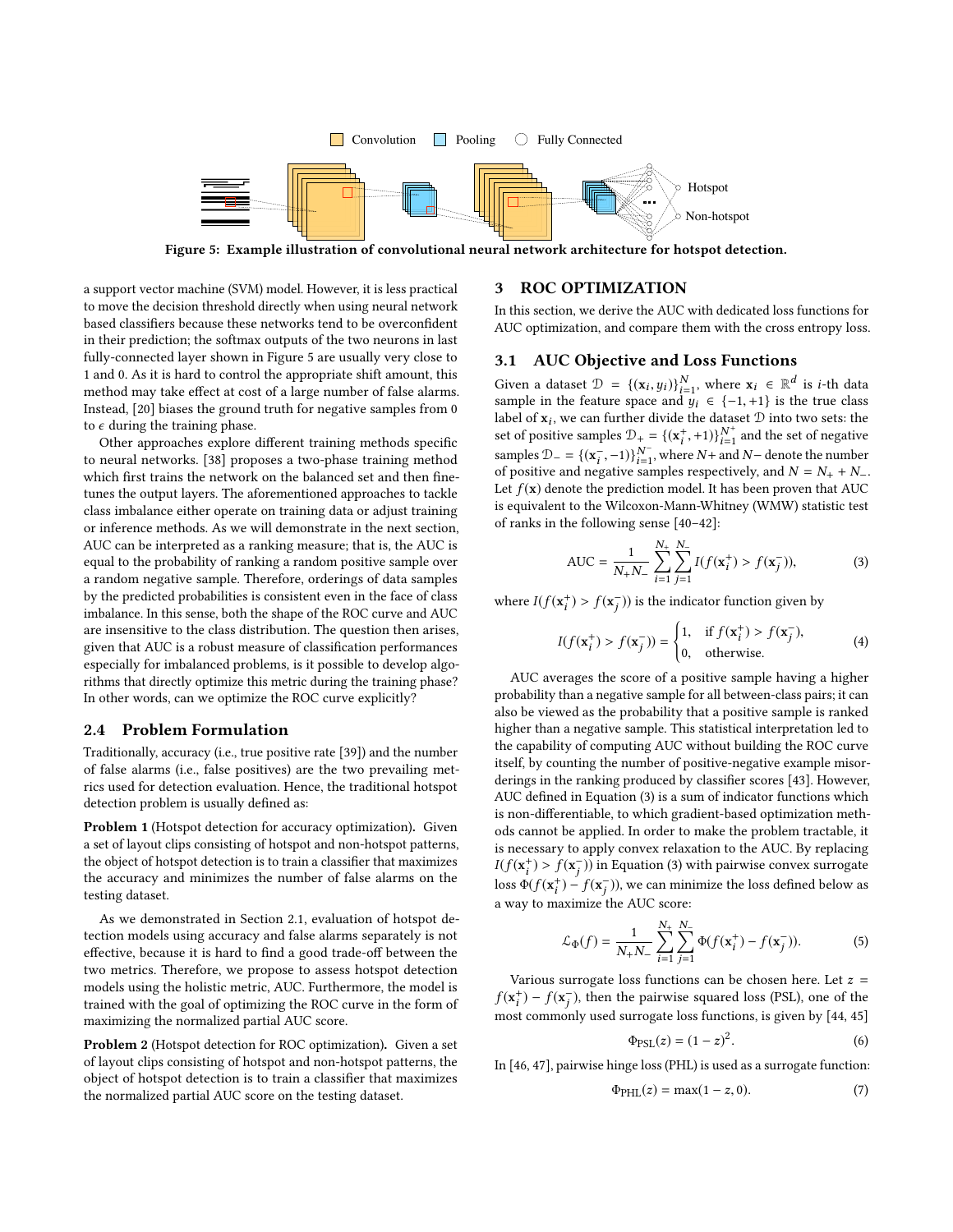Similarly, [\[48\]](#page-6-29) utilizes the pairwise logistic loss (PLL) to replace the indicator function:

$$
\Phi_{\text{PLL}}(z) = \log(1 + \exp(-\beta z)).\tag{8}
$$

[\[49\]](#page-6-30) proposes the differentiable function given by the following expression as the surrogate loss:

$$
\Phi_{\mathbb{R}^*}(z) = \begin{cases}\n-(z - \gamma)^p, & \text{if } z > \gamma, \\
0, & \text{otherwise,} \n\end{cases}
$$
\n(9)

where  $0 < y \le 1$  and  $p > 1$ , and suggests that  $p = 2$  or 3 generally achieves the best results. Based on the observation that maximizing the objective with  $\Phi$  in the form of Equation [\(9\)](#page-4-1) is ineffective to maximize the WMW statistic because it focuses on maximizing the difference between  $f(\mathbf{x}_t^+)$  and  $f(\mathbf{x}_t^-)$  instead of moving more<br>pairs of  $f(\mathbf{x}^+)$  and  $f(\mathbf{x}^-)$  to eatisfy  $f(\mathbf{x}^+) = f(\mathbf{x}^-) \times y$ , the authors pairs of  $f(\mathbf{x}_i^+)$  and  $f(\mathbf{x}_i^-)$  to satisfy  $f(\mathbf{x}_i^+) - f(\mathbf{x}_i^-) > \gamma$ , the authors further propose another function further propose another function,

$$
\Phi_{R}(z) = \begin{cases}\n(-(z - \gamma))P, & \text{if } z < \gamma, \\
0, & \text{otherwise.} \n\end{cases}
$$
\n(10)

<span id="page-4-2"></span>

Figure 6: Comparison of the four surrogate functions, where  $\beta = 3$  in PLL, and  $\gamma = 0.7$  and  $p = 2$  in R.

Figure [6](#page-4-2) demonstrates the comparison of the four surrogate functions. One can notice that the curve of function R is flat in the region [ $\gamma$ , 1], which differentiates it from other three curves. The key idea is, during the process of minimizing  $\mathcal L$  in Equation [\(5\)](#page-3-3), if a positive sample has a higher output than a negative sample by margin  $\gamma$ , this pair of samples will not contribute to the objective.

## 3.2 Comparison with Cross-Entropy Loss

Classifiers such as neural networks typically use cross-entropy (or log-loss) as the cost function. Cross-entropy (CE) loss for binary classifiers is defined as:

$$
CE = -\frac{1}{N} \sum_{i=1}^{N} y_i \log f(\mathbf{x}_i) + (1 - y_i) \log(1 - f(\mathbf{x}_i)).
$$
 (11)

During the optimization process, CE in Equation [\(11\)](#page-4-3) moves  $f(\mathbf{x}_i^+)$  closer to 1 and  $f(\mathbf{x}_i^-)$  to 0, while AUC in Equation [\(3\)](#page-3-2) tries<br>to force  $f(\mathbf{x}^+) > f(\mathbf{x}^-)$  One might consider a weak relationship to force  $f(\mathbf{x}_t^+) > f(\mathbf{x}_t^-)$ . One might consider a weak relationship<br>between CE and AUC, but in general the two objectives are quite between CE and AUC, but in general the two objectives are quite different. Cross-entropy takes into account the uncertainty of the prediction based on how much the probability estimates vary from the actual labels, and it has been used when calibration is important [\[50\]](#page-6-31). Whereas, AUC is a rank statistic and is only affected by the ranking of the samples induced by the predicted probabilities. The order of the samples can be maintained while changing their probability values.

<span id="page-4-1"></span>For the hotspot detection problems where positive labels are few but significant, we seek models that are able to predict positive classes more correctly. Table 1 displays an example dataset containing ten data samples with only two positive labels, and two models provide their predicted scores for each sample. As one can see, the two models only behave differently on sample 8 and 9. Model 1 correctly classifies sample 9 as positive, and model 2 correctly classifies sample 8 as negative. Model 1 is better than model 2 for hotspot detection tasks in the sense that it captures all the hotspots correctly even with one false alarm, while model 2 achieves zero false alarms but misses one hotspot.

<span id="page-4-4"></span>Here we compare AUC with CE to see how differently they distinguish the two corresponding models when facing class imbalance. The CE scores for the two models are both 0.36. Clearly, crossentropy believes the two models are performing equally. However, the AUC scores of the two models are 0.94 and 0.75 respectively, and hence, the AUC metric prefers model 1 over model 2. Cross-entropy fails in this case because the loss function in Equation [\(11\)](#page-4-3) is symmetric and does not differentiate between classes. AUC captures the difference in classifying the imbalanced class and thus suits better for class imbalance.

Table 1: Comparison of cross-entropy and AUC for model selection on imbalanced dataset.

| Sample No. 1 2 |          |          | -3       | $\overline{4}$ | 5                                   | 6        |          | 8        | 9   | 10 |
|----------------|----------|----------|----------|----------------|-------------------------------------|----------|----------|----------|-----|----|
| Label          | $\Omega$ | $\theta$ | $\theta$ | $\Omega$       | $\Omega$                            | $\Omega$ | $\Omega$ | $\Omega$ |     |    |
| Model 1        | 0.2      |          |          |                | $0.2$ $0.2$ $0.2$ $0.2$ $0.2$ $0.2$ |          |          | 0.8      | 0.8 | 08 |
| Model 2        | 0.2      | 0.2      |          |                | $0.2 \quad 0.2 \quad 0.2 \quad 0.2$ |          | 0.2      | 0.2      | 0.2 | 08 |

#### <span id="page-4-0"></span>4 EXPERIMENTAL RESULTS

We implement the LithoROC framework in Python with the TensorFlow library [\[51\]](#page-6-32). The effectiveness of AUC as the optimization objective for neural networks is validated on the ICCAD 2012 CAD contest benchmark set [\[52\]](#page-6-33). Table [2](#page-5-7) summarizes the benchmark information, the number of all the clips (#All) and the number of hotspot clips (#H) in the training set (Train) and testing set (Test). We configure the CNN architecture in a way similar to [\[20\]](#page-6-2), which gives the state-from-the-art performance for hotspot detection. Each training process is repeated five times on the same dataset with different random seeds, and the average results on the testing set are shown in this section.

<span id="page-4-3"></span>Table [3](#page-6-34) demonstrates the impact of different loss functions on classification performance. The CNN model in [\[20\]](#page-6-2) is updated at each step using the mini-batch gradient descent method which randomly picks a group of instances. To overcome the bias towards the majority class during the training process, [\[20\]](#page-6-2) fixes the batch size to 32 and ensures that the number of positive samples and negative samples are the same in each mini-batch. In addition to following this mini-batch configuration, we explore the impact of imbalanced mini-batches by setting the the class ratio of positive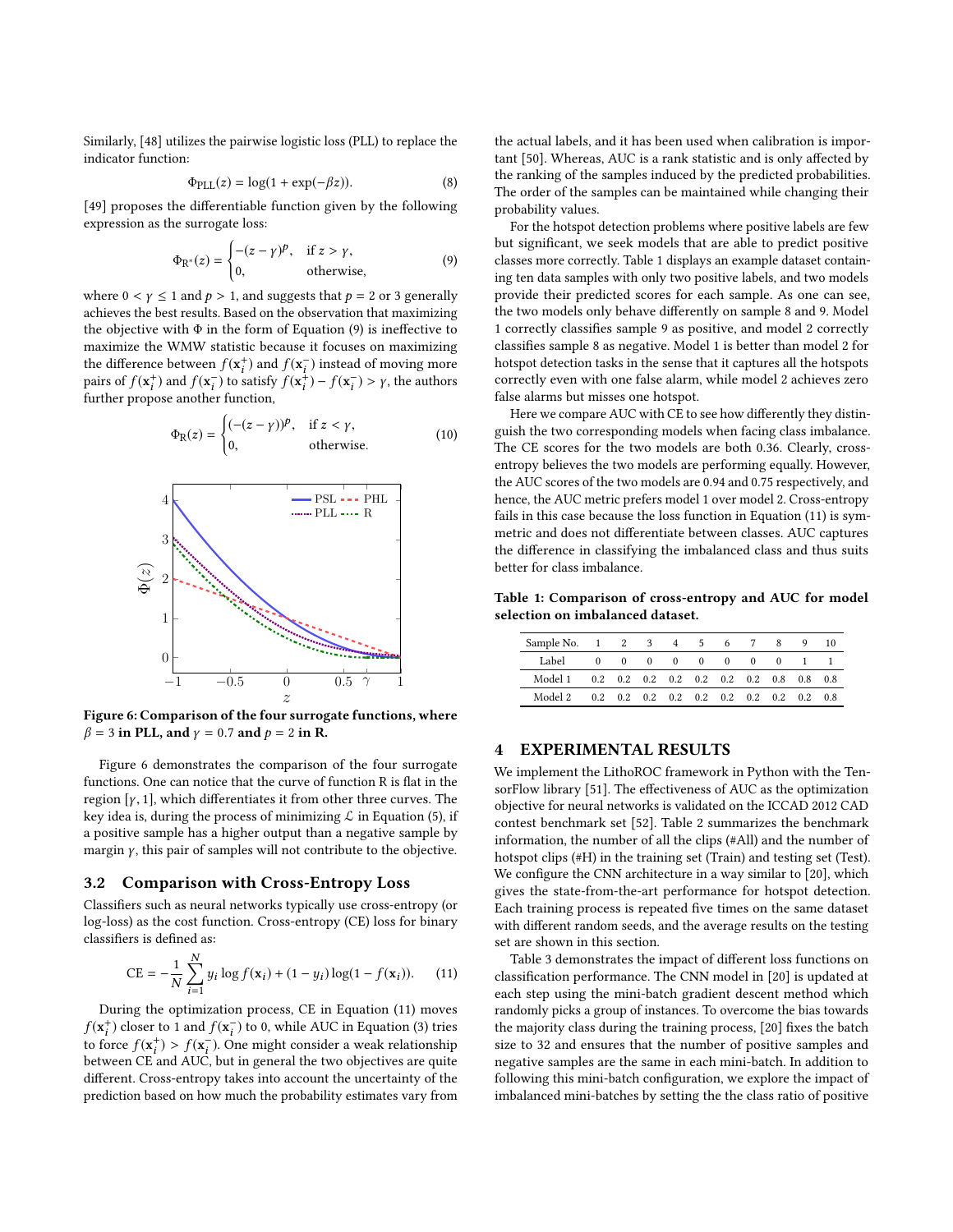<span id="page-5-7"></span>Table 2: ICCAD 2012 contest benchmark statistics [\[20\]](#page-6-2).

| Design | Train |     | Test   |       |  |  |  |
|--------|-------|-----|--------|-------|--|--|--|
|        | #All  | #H  | #All   | #H    |  |  |  |
| ICCAD1 | 439   | 99  | 4.095  | 226   |  |  |  |
| ICCAD2 | 5.459 | 174 | 41,796 | 498   |  |  |  |
| ICCAD3 | 5,552 | 909 | 48,141 | 1,808 |  |  |  |
| ICCAD4 | 4,547 | 95  | 32,067 | 177   |  |  |  |
| ICCAD5 | 2.742 | 26  | 19,368 | 41    |  |  |  |

samples per mini-batch to 0.1 and 0.4 respectively. To ensure the number of hotspots is not too small in each batch, the batch size is increased to 64.

There are four convex surrogate loss functions discussed in Section [3](#page-3-0) and we choose the two representative loss functions, the pairwise square loss for AUC maximization (AUC-PSL) in Equation [\(6\)](#page-3-4), and the R loss for AUC maximization (AUC-R) in Equation [\(10\)](#page-4-4). We compare the two losses with the traditional cross-entropy loss (CE). Here we set  $\gamma = 0.7$  and  $p = 2$  in Equation [\(10\)](#page-4-4). Table [3](#page-6-34) shows the normalized partial AUC score on the testing data using different loss functions and different mini-batch configurations, where  $F(\alpha)$ denote the the normalized partial AUC score given by Equation [\(2\)](#page-2-4) over the FPR range [0,  $\alpha$ ]. We consider  $\alpha = 0.01, 0.02$  and 1, because the FPR reported in the recent literature is around 0.01 to 0.02 [\[20\]](#page-6-2). Reporting the results for  $\alpha = 1$  is to show the difference in the AUC score and the partial AUC score. In Table [3,](#page-6-34) the state-of-theart classifier from [\[20\]](#page-6-2) uses CE as the objective function, and sets the batch size to 32 and the ratio of positive examples to 0.5. Its performance for hotspot detection is near saturation, but we can still observe utilizing AUC as the objective function for training the CNN model helps advance the performance of the model under low false positive rates, especially on design ICCAD3.

<span id="page-5-8"></span>

Figure 7: Comparison of ROC curves with different loss functions.

Figure [7](#page-5-8) presents the ROC curves for design ICCAD3. The mean ROC curve of the five runs and the corresponding variance of the curve within ±1 standard deviation are shown. One can see that the objective function AUC-R generates a significantly better ROC curve than that of CE. A natural question is then how to choose the margin parameter  $γ$  in Equation [\(10\)](#page-4-4). Figure [8](#page-5-9) plots the AUC score versus the  $\gamma$  for various FPR ranges. To show the difference between curves, instead of using FPR(0.01), FPR(0.02), FPR(1), we use  $FPR(0.02)$ ,  $FPR(0.05)$ ,  $FPR(1)$ , as the curves for  $FPR(0.01)$  and FPR(0.02) are very close. As noted in Figure [8,](#page-5-9) when  $\gamma$  increases from 0 to 0.5, the three AUC scores rise as well. That is because CNN is typically overconfident in its predictions in the sense that the output of the last fully-connected layer after softmax is very close to 0 or 1. In this way, it is over-simple for the between-class sample pairs to satisfy the constraint that a positive sample has as higher output than a negative sample by  $\gamma$ , which actually does not help guide the model to a good optimum. When  $\gamma$  is large enough, the AUC scores for the test data are relatively insensitive.

<span id="page-5-9"></span>

(a) Hotspot class ratio = 0.1 (b) Hotspot class ratio = 0.4 Figure 8: The normalized partial AUC scores at different  $\gamma$ on design **ICCAD3** testing data.

#### <span id="page-5-6"></span>5 CONCLUSION

In this work, we propose to use AUC as a robust measure of classifier discrimination performance for hotspot detection tasks. Different surrogate loss functions for AUC maximization are proposed to be used during training to systematically handle the class imbalance problem. Experimental results demonstrate that the new loss functions are promising to outperform the traditional cross-entropy loss when applied to the state-of-the-art neural network model for hotspot detection.

#### REFERENCES

- <span id="page-5-0"></span>[1] C. A. Mack, "Thirty years of lithography simulation," in Optical Microlithography XVIII, vol. 5754. International Society for Optics and Photonics, 2004, pp. 1–13.
- <span id="page-5-1"></span>[2] J. Xu, S. Sinha, and C. C. Chiang, "Accurate detection for process-hotspots with vias and incomplete specification," in IEEE/ACM International Conference on Computer-Aided Design (ICCAD), 2007, pp. 839–846.
- <span id="page-5-2"></span>[3] Y.-T. Yu, Y.-C. Chan, S. Sinha, I. H.-R. Jiang, and C. Chiang, "Accurate processhotspot detection using critical design rule extraction," in ACM/IEEE Design Automation Conference (DAC), 2012, pp. 1167–1172.
- <span id="page-5-3"></span>[4] S.-Y. Lin, J.-Y. Chen, J.-C. Li, W.-Y. Wen, and S.-C. Chang, "A novel fuzzy matching model for lithography hotspot detection," in ACM/IEEE Design Automation Conference (DAC), 2013, pp. 68:1–68:6.
- [5] W.-Y. Wen, J.-C. Li, S.-Y. Lin, J.-Y. Chen, and S.-C. Chang, "A fuzzy-matching model with grid reduction for lithography hotspot detection," IEEE Transactions on Computer-Aided Design of Integrated Circuits and Systems (TCAD), vol. 33, no. 11, pp. 1671–1680, 2014.
- <span id="page-5-4"></span>[6] I. Nitta, Y. Kanazawa, T. Ishida, and K. Banno, "A fuzzy pattern matching method based on graph kernel for lithography hotspot detection," in Design-Process-Technology Co-optimization for Manufacturability XI, vol. 10148. International Society for Optics and Photonics, 2017.
- <span id="page-5-5"></span>[7] D. G. Drmanac, F. Liu, and L.-C. Wang, "Predicting variability in nanoscale lithography processes," in ACM/IEEE Design Automation Conference (DAC), 2009, pp. 545–550.
- [8] D. Ding, J. A. Torres, and D. Z. Pan, "High performance lithography hotspot detection with successively refined pattern identifications and machine learning," IEEE Transactions on Computer-Aided Design of Integrated Circuits and Systems (TCAD), vol. 30, no. 11, pp. 1621–1634, 2011.
- D. Ding, B. Yu, J. Ghosh, and D. Z. Pan, "EPIC: Efficient prediction of IC manufacturing hotspots with a unified meta-classification formulation," in IEEE/ACM Asia and South Pacific Design Automation Conference (ASPDAC), 2012, pp. 263–270.
- [10] Y.-T. Yu, G.-H. Lin, I. H.-R. Jiang, and C. Chiang, "Machine-learning-based hotspot detection using topological classification and critical feature extraction," in ACM/IEEE Design Automation Conference (DAC), 2013, pp. 671–676.